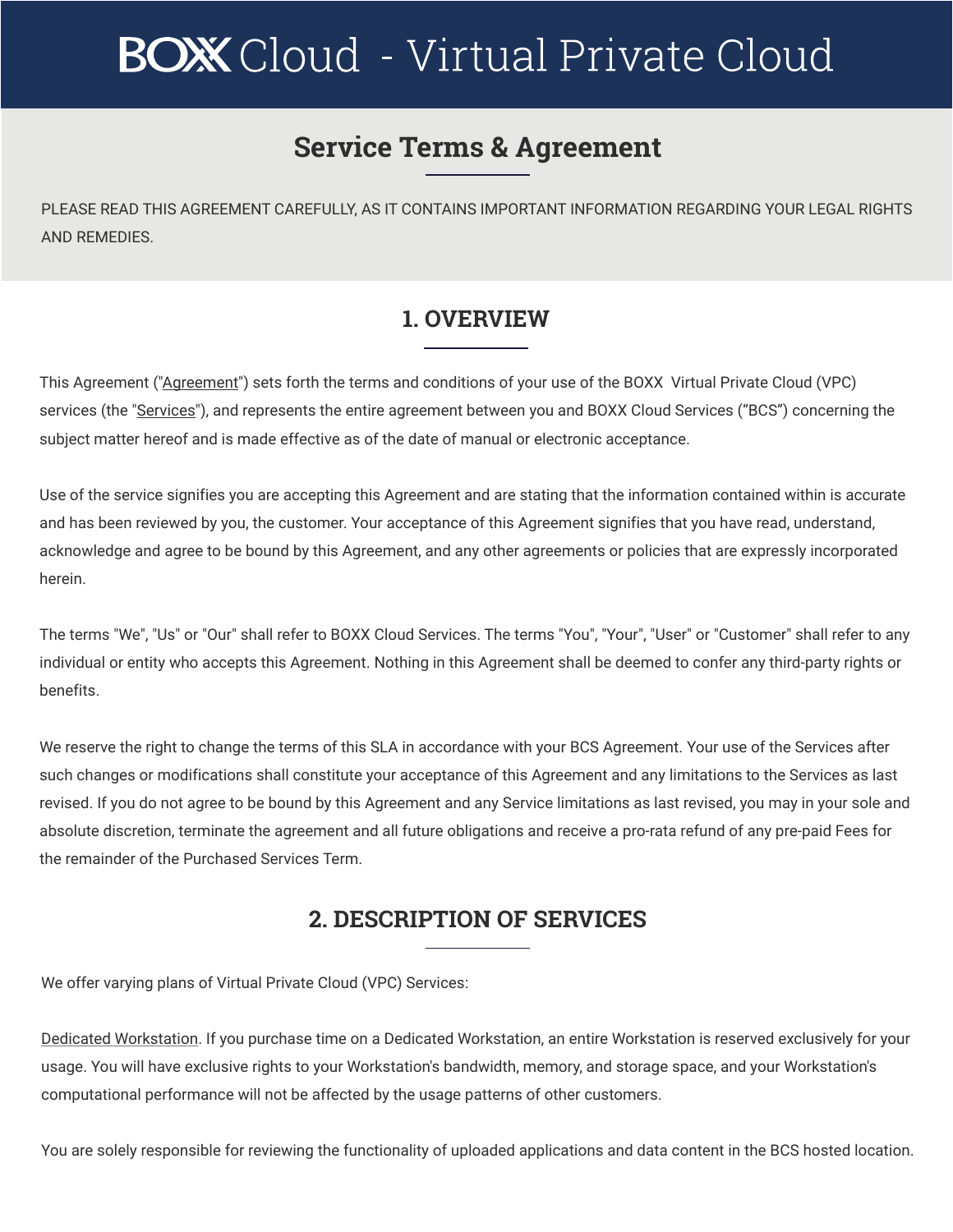Professional Services. If we determine that any support request falls outside the scope of your service plan, you can request custom support services ("Professional Services") on a thirty (30) minute incremental basis for a fee, or on a per service basis, which we will quote to you before providing the custom support service. If you elect to use our Professional Services, we reserve the right to charge any or all of the fees for such Services prior to the commencement of any work being performed. Professional Services fees are non-refundable. In the event you request that we install any Third Party Software (defined below) not provided as part of the Services, you represent and warrant that (1) you have the right to use and install the Third Party Software, (2) you have paid the applicable licensing fees for the Third Party Software, and (3) the Third Party Software does not and shall not infringe on the intellectual property rights of any other person or entity. You also agree to defend, indemnify and hold harmless us and our employees, officers and directors for, from and against any and all claims brought against us and our employees, officers or directors by a third party alleging the Third Party Software is not being used lawfully or that it infringes a third party's right, patent, trademark, copyright or other intellectual property right. You agree that in such an event you shall pay all resulting costs, damages, expenses and reasonable attorneys' fees that a court awards and any settlements incurred by us in connection with any such claims. You must, within three days of any Professional Services delivery, notify us if there are any issues with the Professional Services. We are not responsible for and will not provide assistance with any issue(s) that arise beyond the three days of any Professional Services.

#### **3. SERVICE TERMINATION**

Migration of Workstations. You acknowledge and agree that as a normal course of business, it may be necessary for us to migrate our Workstations. As a result, you may be assigned or re-assigned a different IP address. We do not warrant that you will be able to consistently maintain your given IP address.

Term of the Agreement. This term of this Agreement shall commence on the Effective Date and continue until all Purchased Services Terms have expired or been terminated. Except as otherwise specified in the applicable Order Form, all Purchased Services Terms shall automatically renew month-to-month, unless either party gives the other notice of non-renewal at least thirty (30) days before the end of the relevant Purchased Services Term.

Termination. Either party may terminate this Agreement immediately without further notice if the other party breaches its obligations under this Agreement and does not remedy such breach within thirty (30) calendar days of the date on which the breaching party receives written notice of such breach from the non-breaching party.

Transition of Customer Data. Upon termination or expiration of this Agreement, Customer shall have the ability to export or retrieve the Customer Data from the Hosted Service within sixty days (60) days after the effective date of termination.

Termination of Services. You acknowledge and agree that upon expiration or termination of your Services, you must discontinue use of the Services and relinquish use of the IP addresses and Workstation names assigned to you in connection with Services. Prior to termination of the Services, you are responsible for moving your applications or Workstation content off our Workstations. We will not transfer your Workstation content to another provider. If you fail to move your Workstation content off our Workstations prior to termination, then all such content will be deleted, and we will not be able to provide a copy of such content.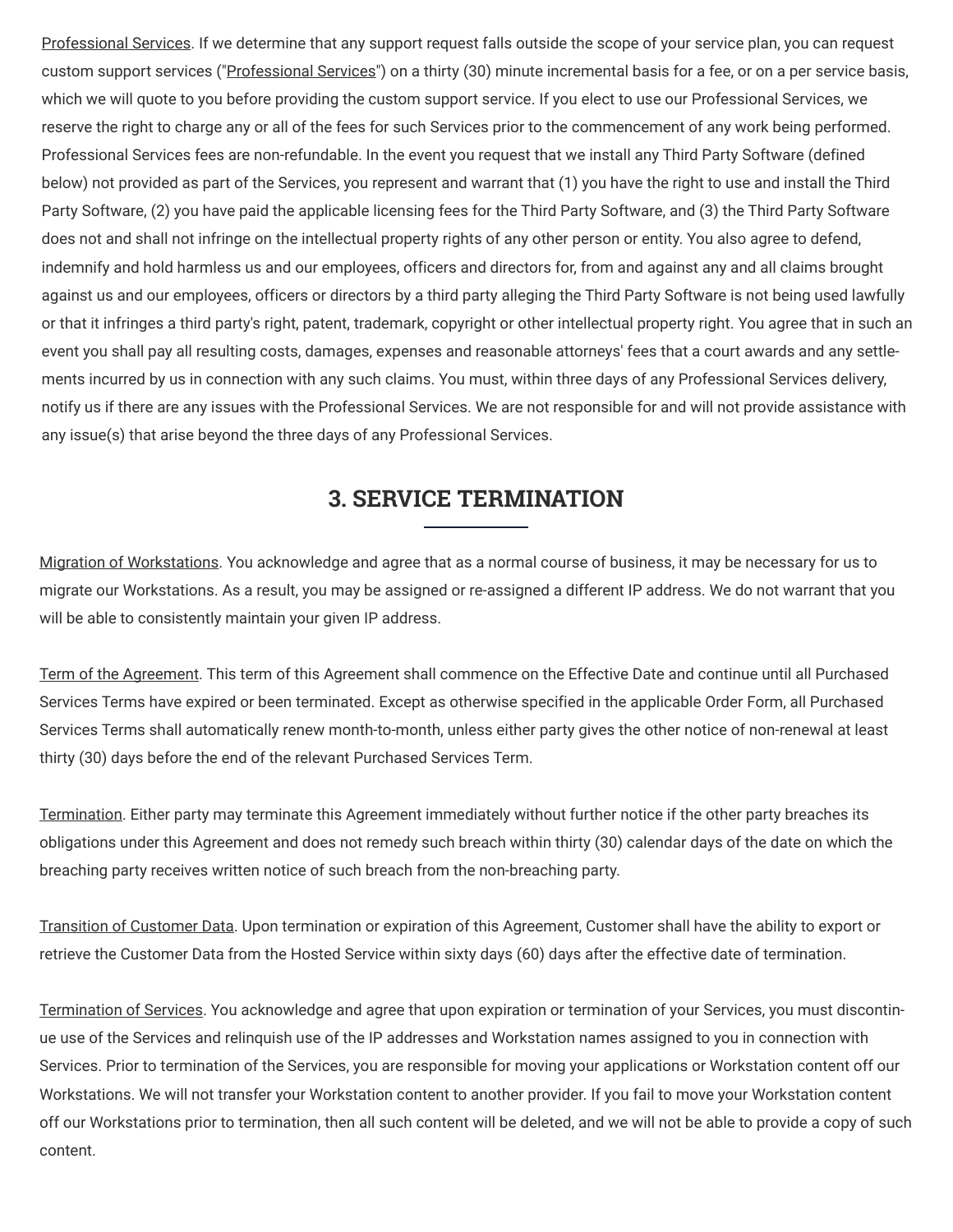#### **4. YOUR OBLIGATIONS**

Abusive Activities. You acknowledge and agree that you may not use our Workstations as a source, intermediary, reply to address, or destination address for mail bombs, Internet packet flooding, packet corruption, denial of service, or other abusive activities. Workstation hacking or other perpetration of security breaches is prohibited, and we reserve the right to terminate service without warning should such activity occur. Use of your dedicated Workstation(s) as an anonymous gateway is prohibited. We prohibit the use of software or scripts run on our Workstations that cause the Workstation to load beyond a reasonable level, as determined by us. You agree that we reserve the right to remove your applications temporarily or permanently from our Workstations if you are in violation of this Agreement and/or there are activities that threaten the stability of our network. You acknowledge and agree that all applications and Workstations associated with your account may be removed if one Workstation is in violation of this Agreement. You agree not to engage in unacceptable use of the Services, which includes, without limitation, use of the Services to: (1) disseminate or transmit any material that, to a reasonable person may be grossly offensive, vulgar or malicious; (2) attempt to mislead any person as to the identity, source or origin of any communication; (3) interfere, disrupt or attempt to gain unauthorized access to any computer system, Workstation, network or account for which you do not have authorization to access or at a level exceeding your authorization; (4) engage in any other activity deemed by us to be in conflict with the spirit or intent of this Agreement or any of our policies; or (5) use your Workstation as an "open relay" or for similar purposes.

Storage and Security. You shall be solely responsible for undertaking measures to: (1) prevent any loss or damage to your applications or Workstation content; (2) maintain independent archival and backup copies of your applications or Workstation content; and (3) ensure the security, confidentiality, and integrity of all your applications or Workstation content transmitted through or stored on our Workstations.

Our Workstations are not an archive, and we shall have no liability to you or any other person for loss, damage, or destruction of any of your content. You shall not use the Service in any way, in our sole discretion, that shall impair the functioning or operation of our services or equipment. Specifically, by way of example and not as a limitation, you shall not use the Services as: (1) a repository or instrument for placing or storing archived files; and/or (2) placing or storing material that can be downloaded through other websites. You acknowledge and agree that we have the right to carry out a forensic examination in the event of a compromise to your Workstation or account.

Bandwidth. BOXX Cloud Service systems have at least a 10Gbps connection to each system, and multiple peering locations. While there is no absolute data-transfer limit, we ask that you consider limiting your usage to under 250GBytes per month. Additional fees may apply to users that greatly exceed this data-transfer limit. If you have a large amount of data that you need available on the system, please inform us so we can coordinate pre-loading your data or system image on your remote system.

Workstation Content. You shall be solely responsible for providing, updating, uploading and maintaining your Workstation and any and all files, pages, data, works, information and/or materials on, within, displayed, linked or transmitted to, from or through your Workstation. You acknowledge and agree that in the course of providing you with technical assistance, it may be necessary for our support staff to modify, alter or remove the contents of your dedicated Workstation.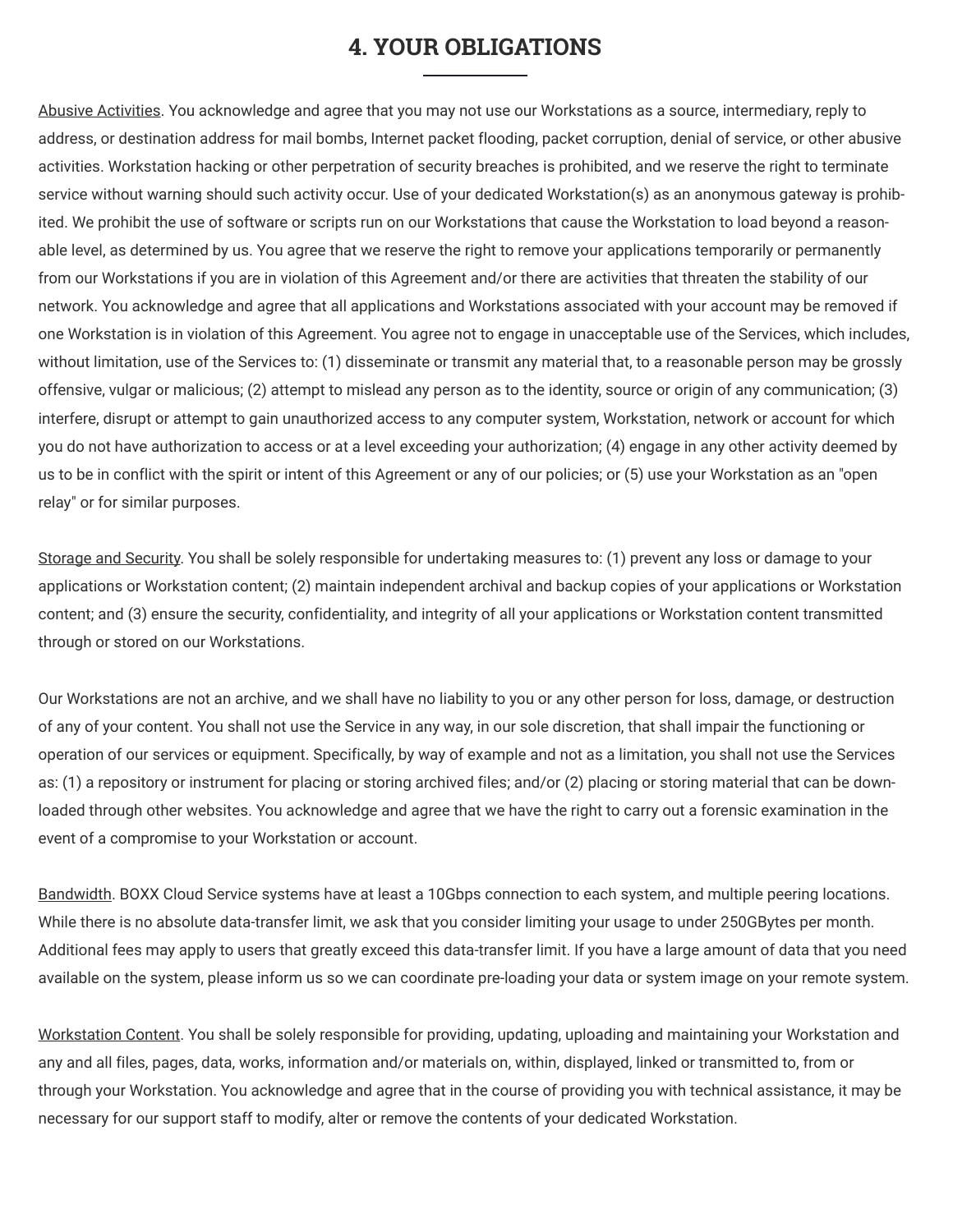# **5. PROVISIONS SPECIFIC TO DEDICATED WORKSTATIONS**

The Dedicated Workstation will come configured with one of the standard configurations selected by You. We may install a limited number of additional applications ("Supported Applications") or modify the standard configuration ("Configuration Add-Ons") of your Workstation at your request and subsequent purchase of Professional Services. A full list of Supported Applications is available from our support team upon request. We will provide the primary (administrator) username, authentication credentials, and access information to You, at which point You will take over the management and additional configuration of the Dedicated Workstation. We will not be responsible for content, customization, or any other activities associated with the Supported Application, including any repair of the Supported Application should it stop working. We shall limit technical support of an inoperable Supported Application to restoring said Supported Application to its original state (fresh installation, with no data or customization).

Configuration Add-Ons. We offer multiple configuration options ("Configuration Add-Ons") for an extra fee. The specific Configuration Add-Ons available depend on which dedicated Workstation configuration you purchase. You acknowledge and agree that installing a Configuration Add-On may require additional provisioning time, may require us to install Third Party Software (defined below), third party hardware or internally developed custom software to your Workstation, and, in some cases, may limit the versions of Third Party Software available for use with your Workstation. Third Party Software, third party hardware and internally developed customer software will not be supported by us.

#### **6. SERVICE UPTIME GUARANTEE**

We offer a Service uptime guarantee of 99.5% ("Service Uptime Guarantee") of available time per month. If we fail to maintain this Service Uptime Guarantee in a particular month (as solely determined by us), you may contact us and request a credit of 5% of your monthly fee for that month. The credit may be used only for the purchase of further products and services from us or applied to future payments owed and is exclusive of any applicable taxes. The Service Uptime Guarantee does not apply to service interruptions caused by: (1) periodic scheduled maintenance or repairs we may undertake from time to time; (2) interruptions caused by you from custom scripting, coding or the installation of third-party applications; (3) causes beyond our control or that are not reasonably foreseeable; and (4) outages related to the reliability of certain programming environments. Configuration Add-Ons. We offer multiple configuration options ("Configuration Add-Ons") for an extra fee. The specific Configuration Add-Ons available depend on which dedicated Workstation configuration you purchase. You acknowledge and agree that installing a Configuration Add-On may require additional provisioning time, may require us to install Third Party Software (defined below), third party hardware or internally developed custom software to your Workstation, and, in some cases, may limit the versions of Third Party Software available for use with your Workstation. Third Party Software, third party hardware and internally developed customer software will not be supported by us.

#### **7. REFUNDS**

There are no refunds of any payments made except pro-rata refund of any pre-paid Fees for the remainder of the Purchased Services Term, should Customer choose to terminate agreement due to BCS changes or modification of agreement, policies, or services.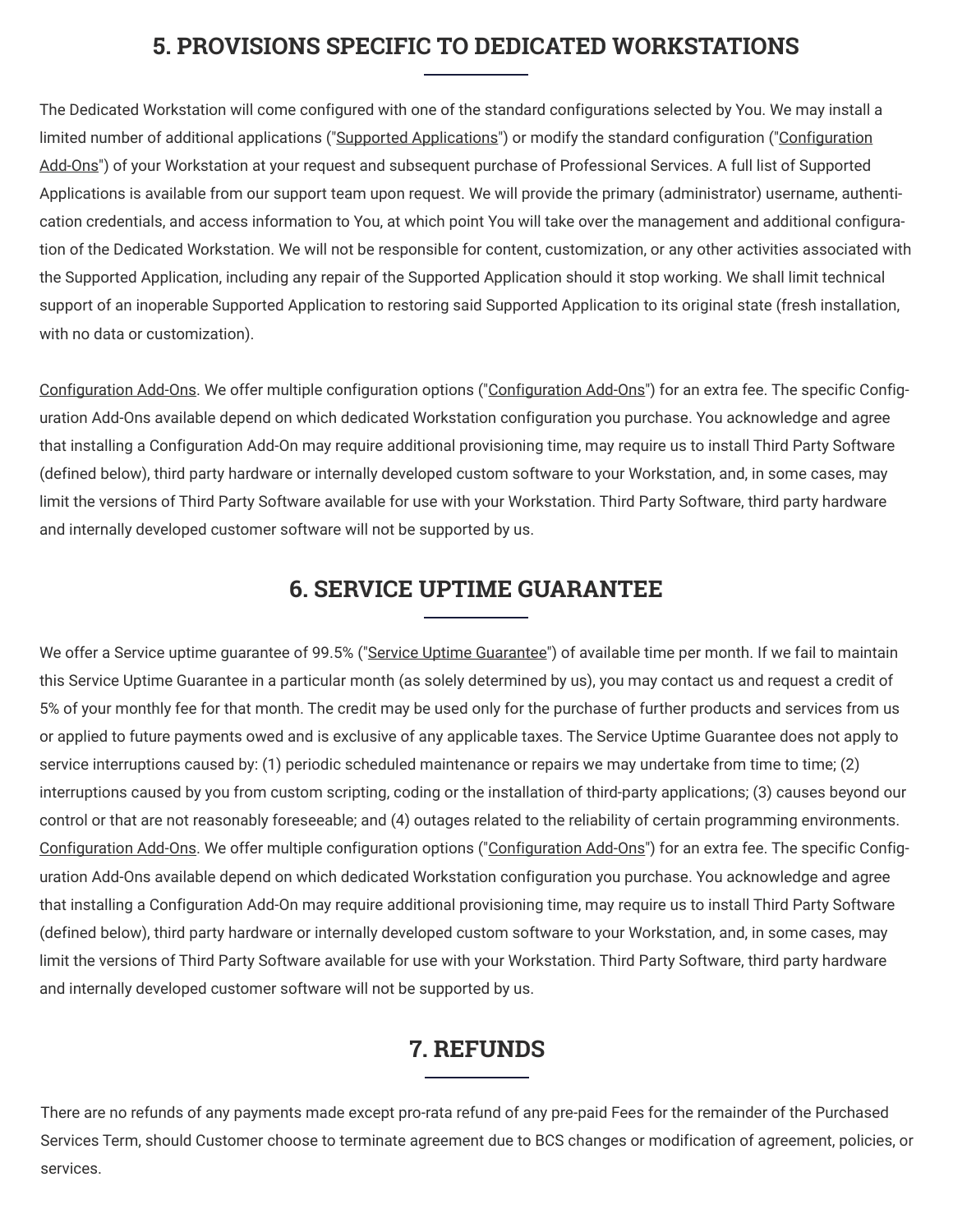### **8. THIRD PARTY SUPPLIERS**

"Third-Party" means any hardware, software, or application not developed or owned by Us.

The Third-Party Software is neither sold nor distributed to you, and you may use the Third-Party Software solely as part of the Services. You may not use the Third-Party Software outside of the Services, unless it is owned by You. We may provide your personal information to third-party providers if it is required to be provided to the Third-Party Software vendors. You acknowledge and agree that your use of the Third-Party Software is subject to our agreement(s) with the third-party providers. In addition, if the Third-Party Software is accompanied by or requires consent to a service or license agreement from the third-party provider, your use of the Third-Party Software is subject to such service or license agreement. You may not download, install, or use any Third-Party Software that is accompanied by or requires consent to a service or license agreement from a third-party provider unless you first agree to the terms and conditions of such service or license agreement. You may not remove, modify, or obscure any copyright, trademark, or other proprietary rights notices that are contained in or on the Third-Party Software. You may not reverse engineer, decompile, or disassemble the Third-Party Software, except and only to the extent that such activity is expressly permitted by applicable law. You acknowledge and agree that the third-party providers (and their affiliates and suppliers) make no representations or warranties about any Third-Party Software offered in connection with the Services, and expressly disclaim any liability or damages (whether direct, indirect, or consequential) arising from the use of the Third-Party Software. You acknowledge and agree that any Third-Party Software will be supported by us and not by the third-party providers (or their affiliates or suppliers).

All Third-party suppliers disclaim any and all liability for consequential and other indirect damages and implied warranties, including the implied warranties of non-infringement, merchantability and fitness for a particular purpose. The collective liabilities of BCS and its Third-party suppliers are subject to any limitations within this Agreement.

# **9. TITLES AND HEADINGS; INDEPENDENT COVENANTS; SEVERABILITY**

The titles and headings of this Agreement are for convenience and ease of reference only and shall not be utilized in any way to construe or interpret the agreement of the parties as otherwise set forth herein. Each covenant and agreement in this Agreement shall be construed for all purposes to be a separate and independent covenant or agreement. If a court of competent jurisdiction holds any provision (or portion of a provision) of this Agreement to be illegal, invalid, or otherwise unenforceable, the remaining provisions (or portions of provisions) of this Agreement shall not be affected thereby and shall be found to be valid and enforceable to the fullest extent permitted by law.

# **10. LIMITATIONS OF LIABILITY**

OTHER THAN FOR BREACHES OF CONFIDENTIALITY AND INDEMNIFICATION OBLIGATIONS HEREUNDER, NEITHER PARTY SHALL BE LIABLE TO THE OTHER FOR ANY INDIRECT, INCIDENTAL, SPECIAL, CONSEQUENTIAL OR EXEMPLARY DAMAGES, INCLUDING, BUT NOT LIMITED TO, DAMAGES FOR LOSS OF PROFITS, GOODWILL, USE, IN CONNECTION WITH THIS AGREE-MENT, INCLUDING, WITHOUT LIMITATION, ANY SUCH DAMAGES RESULTING FROM: (i) THE USE OR THE INABILITY TO USE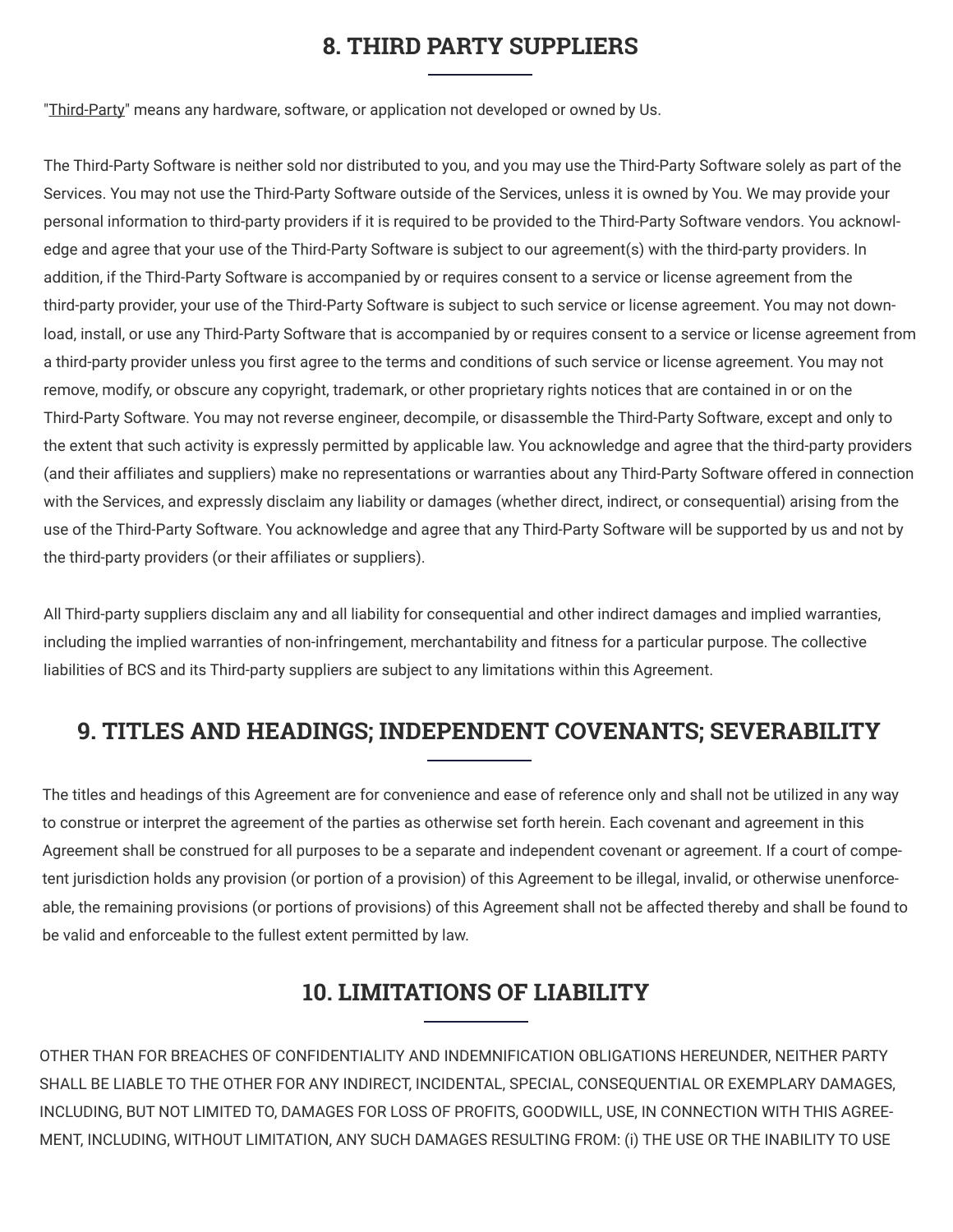THE SERVICES; (ii) THE COST OF PROCUREMENT OF SUBSTITUTE GOODS AND SERVICES; OR (iii) UNAUTHORIZED ACCESS TO OR ALTERATION OF YOUR CONTENT. IN ANY CASE, OTHER THAN FOR BREACHES OF CONFIDENTIALITY AND INDEMNIFI-CATION OBLIGATIONS HEREUNDER, THE AGGREGATE LIABILITY OF EACH PARTY UNDER THIS AGREEMENT SHALL BE LIMITED TO THE AMOUNT ACTUALLY PAID BY YOU TO US HEREUNDER FOR THE SERVICES. SOME JURISDICTIONS DO NOT ALLOW THE EXCLUSION OF CERTAIN WARRANTIES OR THE LIMITATION OR EXCLUSION OF LIABILITY FOR INCIDENTAL OR CONSEQUENTIAL DAMAGES. ACCORDINGLY, SOME OR ALL OF THE ABOVE EXCLUSIONS OR LIMITATIONS MAY NOT APPLY TO YOU, AND YOU MAY HAVE ADDITIONAL RIGHTS.

# **11. INDEMNIFICATION**

You agree to indemnify, defend and hold us, our affiliates and licensors, each of our and their business partners (including third party sellers on websites operated by or on behalf of us) and each of our and their respective employees, officers, directors and representatives, harmless from and against any and all claims, losses, damages, liabilities, judgments, penalties, fines, costs and expenses (including reasonable attorney's fees), arising out of or in connection with any claim arising out of (i) your use of the Services, its various applications, as well as any third-party services, solutions, or applications, in a manner not authorized by this Agreement, and/or in violation of the applicable restrictions, and/or applicable law, (ii) your Application, Your Content, or the combination of either with other applications, content or processes, including but not limited to any claim involving infringement or misappropriation of third-party rights and/or the use, development, design, manufacture, production, advertising, promotion and/or marketing of your Application and/or Your Content, (iii) your violation of any term or condition of this Agreement or any applicable Additional Policies, including without limitation, your representations and warranties, or (iv) you or your employees' or personnel's negligence or willful misconduct.

BCS agrees to defend, indemnify and hold Customer and its employees, contractors and agents harmless from and against any and all actual or threatened third party claims, suits, actions or proceedings (collectively "Customer Claims", including all related damages, payments, deficiencies, fines, judgments, settlements, liabilities, losses, costs and expenses (including but not limited to reasonable attorneys' fees) arising out of or relating to a Customer Claim that Customer, a permitted Customer Affiliate or an End User's or an Administrative User's use as permitted hereunder infringes or misappropriates the Intellectual Property Rights of a third party.

#### **12. CONFIDENTIALITY**

Confidentiality. As used herein, "Confidential Information" means all confidential and proprietary information of either party, whether oral or written, that is designated or identified as confidential or that reasonably should be understood to be confidential given the nature of the information and the circumstances surrounding the disclosure, including the terms and conditions of this Agreement, business and marketing plans, Customer Data, technical information, product designs, trade secrets and business processes. Confidential Information shall not include any information that: (i) is or becomes generally known to the public without breach of any obligation owed to the disclosing party; (ii) was known to the receiving party without restriction on use or disclosure prior to its disclosure by the receiving party; (iii) was independently developed by the receiving party without breach of any obligation owed to the disclosing party as evidenced by documentation; or (iv) is rightfully received from a third party without restriction on use or disclosure.